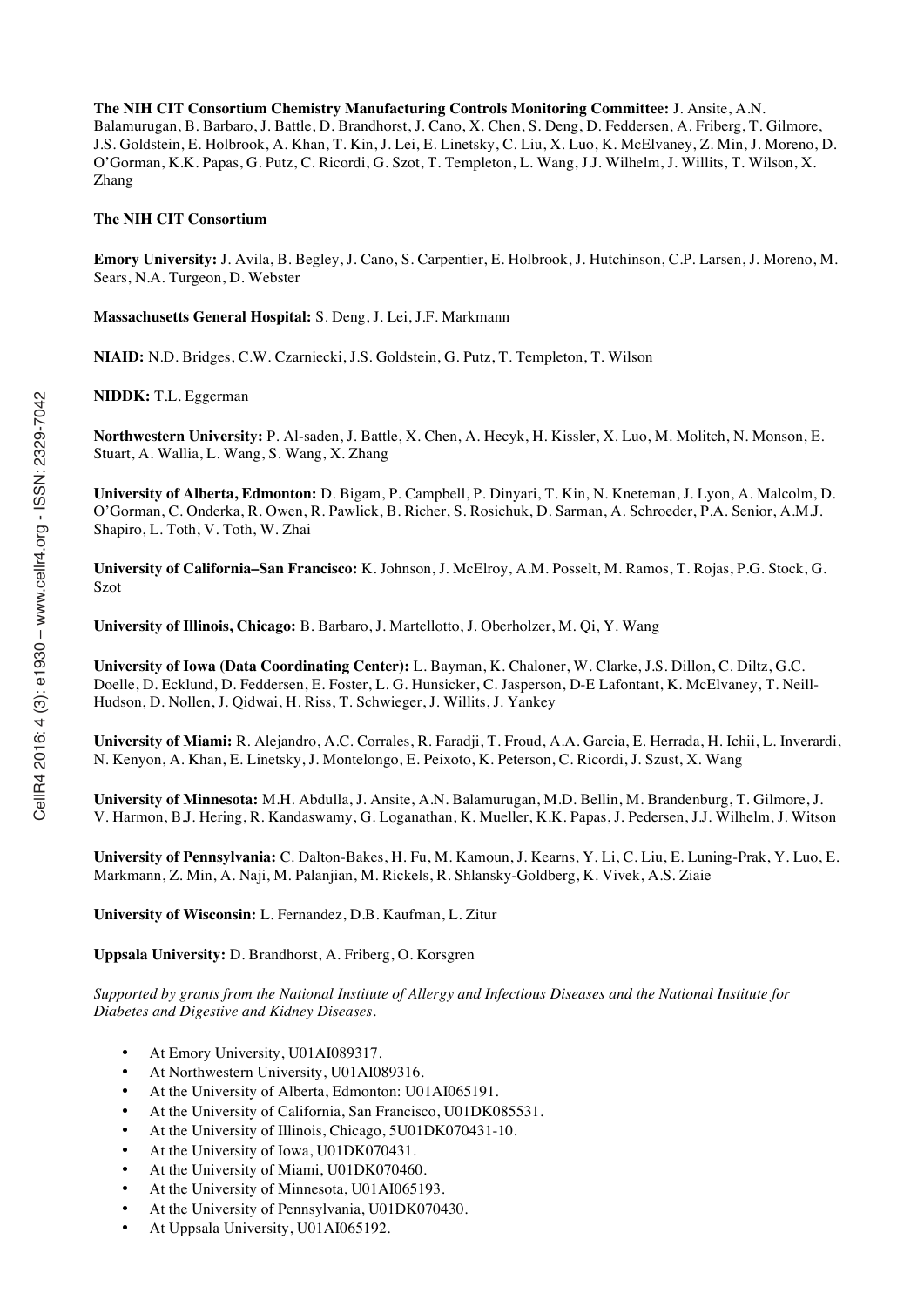*In addition, the study was supported by the following GCRC and CTSA awards:*

- At Emory University: UL1TR000454.
- At Northwestern University: 5UL1RR025741 and 8UL1TR000150.
- At the University of California, San Francisco, UL1TR000004.
- At the University of Illinois, Chicago, UL1TR000050.
- At the University of Miami: 1UL1TR000460.
- At the University of Minnesota: 5M01-RR000400 and UL1TR000114.
- At the University of Pennsylvania: UL1TR000003.

Address correspondence to: Camillo Ricordi MD, Chairman, CIT Steering Committee, ricordi@miami.edu

# **To cite this article**

*Raw Material Specification, Trimming Solution – Standard Operating Procedure of the NIH Clinical Islet Transplantation Consortium*

CellR4 2016; 4 (3): e1930